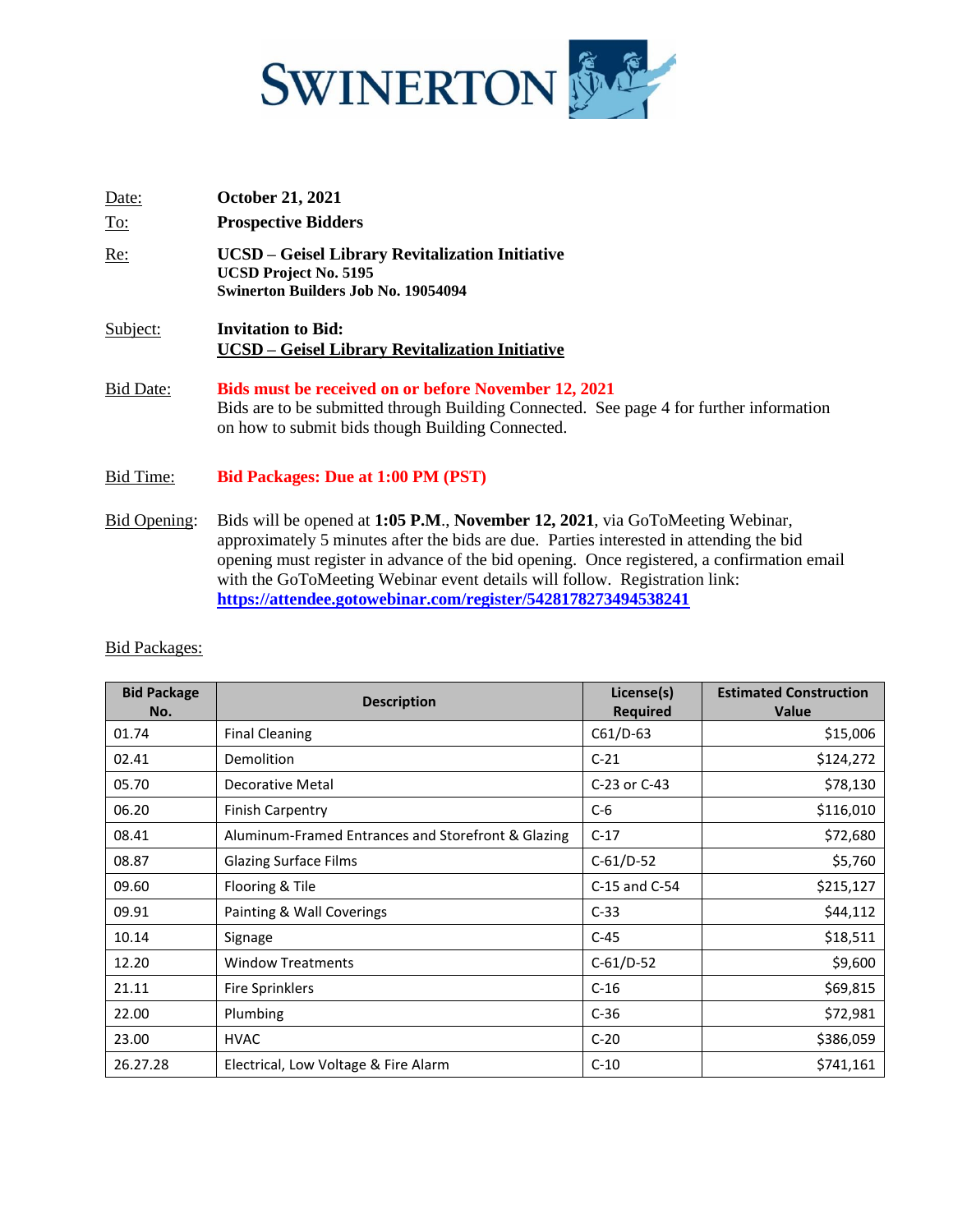#### **INVITATION TO BID PACKAGE UCSD Geisel Library Revitalization Initiative (5195) Swinerton Builders Project No. 19054094 Date: October 21, 2021 Page 2 of 9**

Bidders: You are invited to submit a bid for the UCSD Geisel Library Revitalization Initiative project in accordance with these "Instructions to Bidders" and the following bid documents: 01…………... Bid Invitation letter & Instructions to Bidders 02…………... Bid Form with Exhibit 22 Self-Certification 03………….. WO PLP Insurance Attachment 04………….. UCSD Geisel Library Revitalization Initiative - Liberty PLP Manual 05………….. UCSD Geisel Library Revitalization Initiative – PLP Online Instructions 06………….. Contract Summary and Project Specific Billing Attachment 07………….. Project Schedule Attachment 08…………. Certified Payroll Information 09…………. Site Logistic Plan 10…………. UCSD Division 1 General Conditions 11.………… UCSD Level II CM/Contractor Bid Documents & Exhibits 12.………… 80% CD Plans 13.………… 80% CD Specifications 14. ……….. UCSD Geisel Library (5195) Lead Insp Report FINAL 2020.03.05 15………… UCSD Geisel Library (5195) ASB Survey Report FINAL 2020.03.05 16………… Swinerton COVID-19 Plan (Version 5.0)

## **01 - PROJECT OVERVIEW:**

The Geisel Library Revitalization project consists of limited renovations on the second floor of the Geisel Library to create modern, collaborative and technology-rich spaces. The interior tenant improvements would include an active learning classroom, integrated service hub, consultation spaces, central meeting place, all gender single-occupancy restroom, Mother's Nursing room, along with renovations to corridors, a gallery space, and Library's main entry. Modifications to the building systems, including IT/Data, fire alarm, fire sprinklers, mechanical, electrical, and plumbing are required as part of the work effort. Approx. 21,100 sq. ft.

Construction duration of project **129** Construction Days.

### **Construction duration is from: 12/06/2021 to 06/24/2022.**

#### **02 - MANDATORY PRE-BID JOB WALK:**

All bidders for all bid packages shall attend the **mandatory pre-bid job walk**. There are two sessions for this job walk, please ensure to make note of which session to attend based on the bid package that you're submitting on. *Failure to attend this job walk will result in automatic disqualification.*

| Date: |       | <b>October 29, 2021</b>                            |
|-------|-------|----------------------------------------------------|
| Time: |       | Session 1 $(8:00 \text{ am} - 9:30 \text{ am})$    |
|       |       | Session 1 is open of the following bid packages    |
|       | 01.74 | <b>Final Cleaning</b>                              |
|       | 02.41 | Demolition                                         |
|       | 05.70 | Decorative Metal                                   |
|       | 06.20 | <b>Finish Carpentry</b>                            |
|       | 08.41 | Aluminum-Framed Entrances and Storefront & Glazing |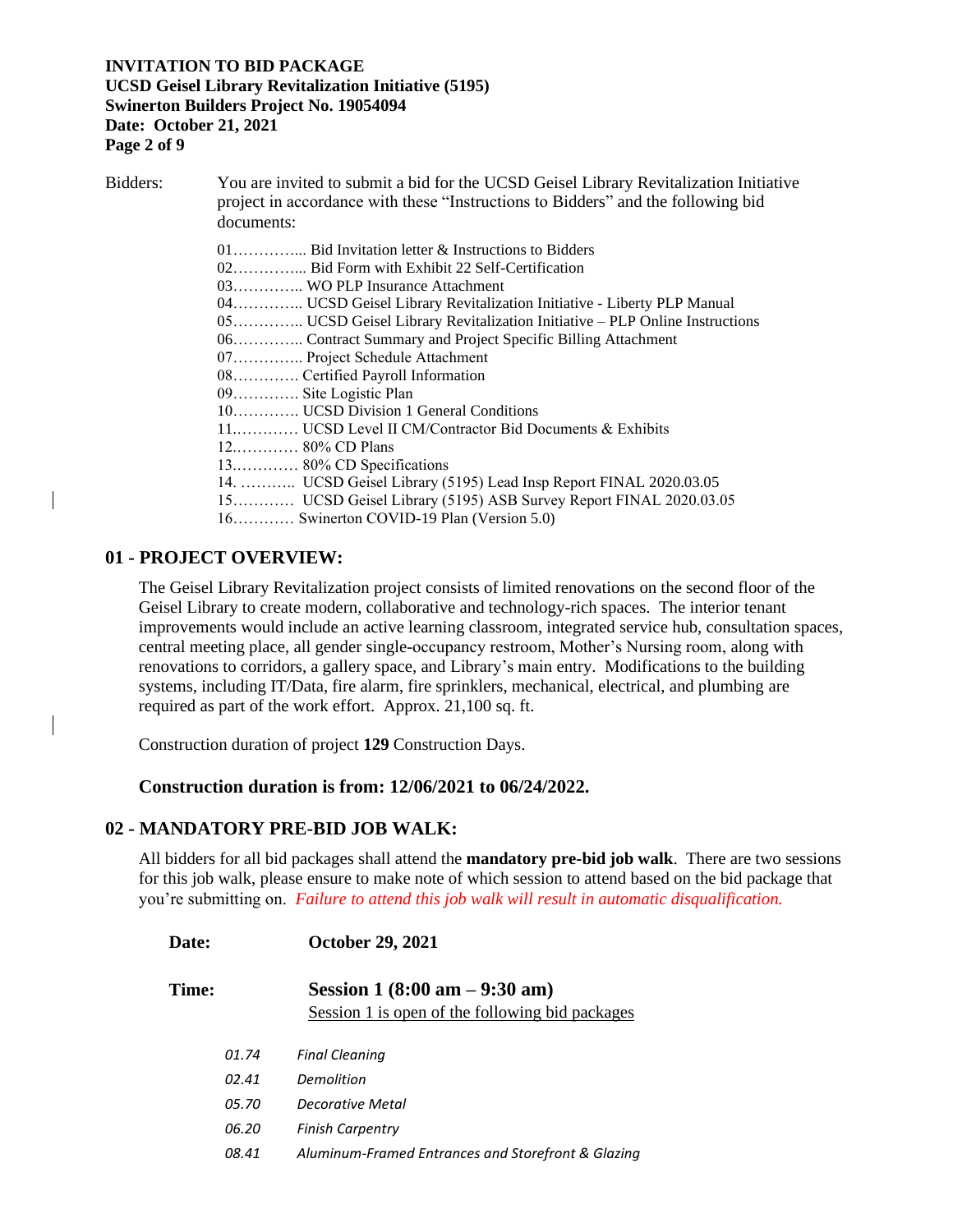#### **INVITATION TO BID PACKAGE UCSD Geisel Library Revitalization Initiative (5195) Swinerton Builders Project No. 19054094 Date: October 21, 2021 Page 3 of 9**

| 08.87 | <b>Glazing Surface Films</b> |
|-------|------------------------------|
| 09.60 | Flooring & Tile              |
| 09.66 | Terrazzo Flooring            |
| 09.91 | Painting & Wall Coverings    |
| 10.14 | Signage                      |
| 12.20 | Window Treatments            |
|       |                              |

### **Session 2 (9:45 am – 11:15 am)**

Session 2 is open of the following bid packages

| 12.20 | <b>Window Treatments</b>                      |
|-------|-----------------------------------------------|
| 21.11 | <b>Fire Sprinklers</b>                        |
| 22.00 | Plumbing                                      |
| 23.00 | HVAC                                          |
|       | 26.27.28 Electrical, Low Voltage & Fire Alarm |
|       |                                               |

**Location: Geisel Library 9500 Gilman Drive La Jolla, CA 92093 (Bidders shall meet at the walkway directly in front of the Library's Entrance – See image for meeting location).**

**Health Protocols:** All persons attending, must provide and wear at all times while on campus, a mask covering their mouth and nose.

**Parking:** No on-site parking will be reserved for this event. Subcontractor's and their representatives are responsible for their own parking arrangements. For further information on Campus parking, please see:

- Parking information for visitor parking is available on **UCSD's Parking Website**: <https://transportation.ucsd.edu/commute/index.html>
- Parking Facility locations are listed on **UCSD's Campus Map:** <https://maps.ucsd.edu/map/default.htm>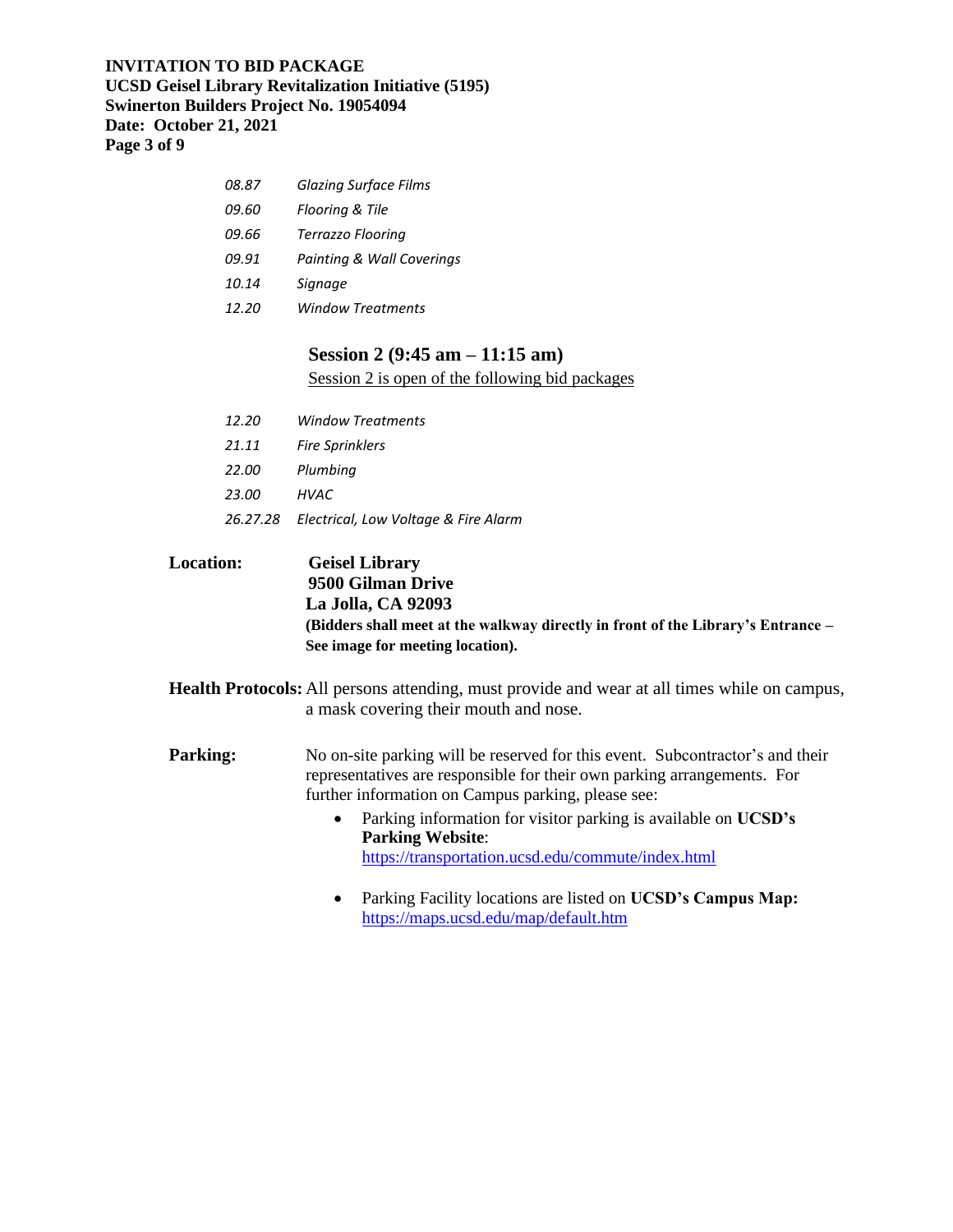**INVITATION TO BID PACKAGE UCSD Geisel Library Revitalization Initiative (5195) Swinerton Builders Project No. 19054094 Date: October 21, 2021 Page 4 of 9**



## **03 – PRE-BID RFI'S:**

1. All pre-bid RFI's shall be emailed in a Microsoft Excel table to the following individuals:

|         | <b>Mark Gagne</b>    | and | <b>Stephanie Foy</b> |
|---------|----------------------|-----|----------------------|
|         | Project Manager      |     | Lead Estimator       |
| E-mail: | mgagne@swinerton.com |     | sfoy@swinerton.com   |

- 2. The deadline for submission of pre-bid RFI's is November 4, 2021.
- 3. Responses to pre-bid RFI's is planned for November 10, 2021.

### **04 – BASIS OF AWARD:**

- 1. Swinerton Builders shall have the right to reject any or all bids, to waive any informality and to accept the bid that in its judgment is in its own best interests.
- 2. The lowest responsible bidder will be selected. Award will be based on the base bid plus the total value of alternates and allowances applicable to each bid package.
- 3. Prior to award, post bid interviews may be conducted with two or more of the Bidders in any given trade. Bidders are to be prepared to discuss scope, schedule, crew sizes, proposed staffing, etc.
- 4. Bid results will be posted on UCSD's Planning, Design, and Construction Department website: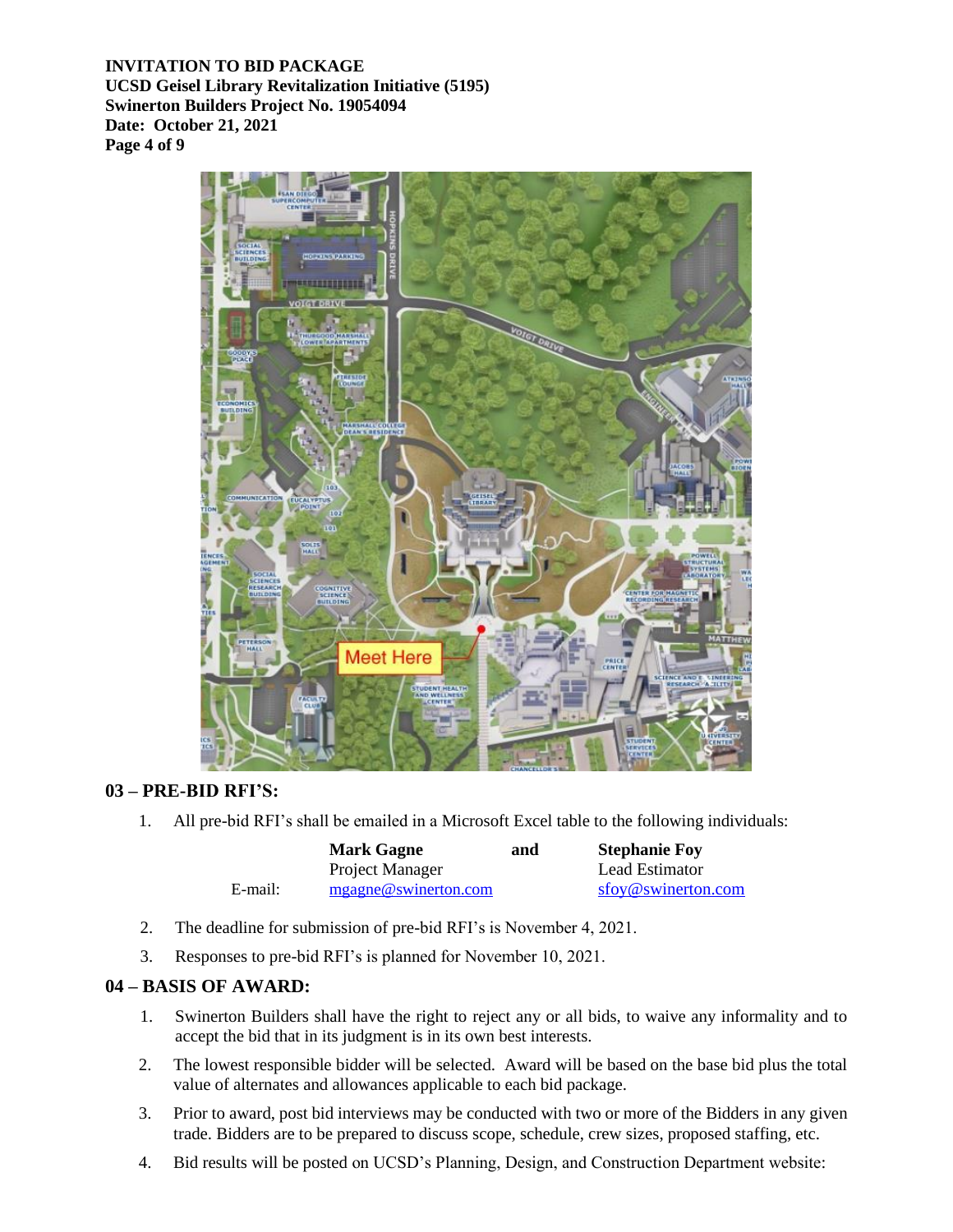**INVITATION TO BID PACKAGE UCSD Geisel Library Revitalization Initiative (5195) Swinerton Builders Project No. 19054094 Date: October 21, 2021 Page 5 of 9**

<https://plandesignbuild.ucsd.edu/opportunities/contracting.html#Bid-Results>

- 5. The selected bidder will be notified by Swinerton in writing.
- 6. If Swinerton consents to the withdrawal of the Bid of the apparent lowest responsive and responsible bidder, the lowest responsive and responsible bidder fails or refuses to sign a Subcontract Agreement, or the lowest responsible and responsible bidder is not qualified to perform this scope of work (financially or otherwise), Swinerton may reject the Bidder's bid. Swinerton may select the next apparent lowest responsive and responsible bidder until all bids are exhausted or may reject all bids.

## **05 – INSTRUCTIONS TO BIDDERS:**

- 1. ALL BIDS MUST BE SUBMITTED WITH:
	- a. **Bid Form:** *Filled out in entirety* for each bid package being submitted on.
	- b. **Work Order:** *(Scope of Work and Project Specific Conditions):* Signed / Initial each page.
	- c. **Bid Security:** *(Bid Security / Bid Bond)* in the amount of 10% of base bid for each bid.

## *\*\*\*Any bids received that do not include ALL of the above listed Documents will be deemed non-responsive and may be disqualified\*\*\**

- 2. All bids must be submitted on the enclosed Bid Form and be signed by an authorized representative. Submit a separate Bid Form for each BID PACKAGE scope of work being bid. Submit with the Bid Form the related Work Order: Scope of Work and Project Specific Conditions with initials confirming your review of it. Bids not submitted on this form will be rejected.
	- **Bids are to be submitted through Building Connected.**
	- **Upload (1) single PDF that combines the documents listed in 1a – 1d in order as listed.**
	- **Name the PDF file per this nomenclature:**
		- o *UCSD Geisel Library-Bid Package Number-Company (Example: UCSD Geisel Library-06.20-Acme Construction)*

A Building Connected link with the bidding documents will be sent out to all bidders whom previously pre-qualified. If a bidder requires a new link, contact Meagan Macias (**[mmacias@swinerton.com](mailto:mmacias@swinerton.com)**) or Stephanie Foy (stoy@swinerton.com) for a link to the online plan room.

- 3. Emailed, mailed, in-person, telephonic, and facsimile bids *will not be* accepted.
- 4. All successful bidders will be required to become prequalified with Swinerton Builders.
- 5. Bidder's failure to submit a price for any alternate or unit price may result in the bid being considered as non-responsive.
- 6. **Bid Security in the amount of 10% of the lump sum bid shall accompany each bid for base bids**. Bid Bond forms shall be on the issuing Surety's standard forms. The Surety issuing the Bid Security shall be on the bid deadline listed in the latest published State of California Department of Insurance list of Insurers admitted to transact surety insurance in the State of California.
- 7. 100% Payment and Performance Bonds *will* be required from the successful bidder. The cost for these bonds shall be listed in the space provided on the Bid Form. Surety Bond Carriers for the Payment and Performance Bonds will be deemed acceptable if listed in the most current United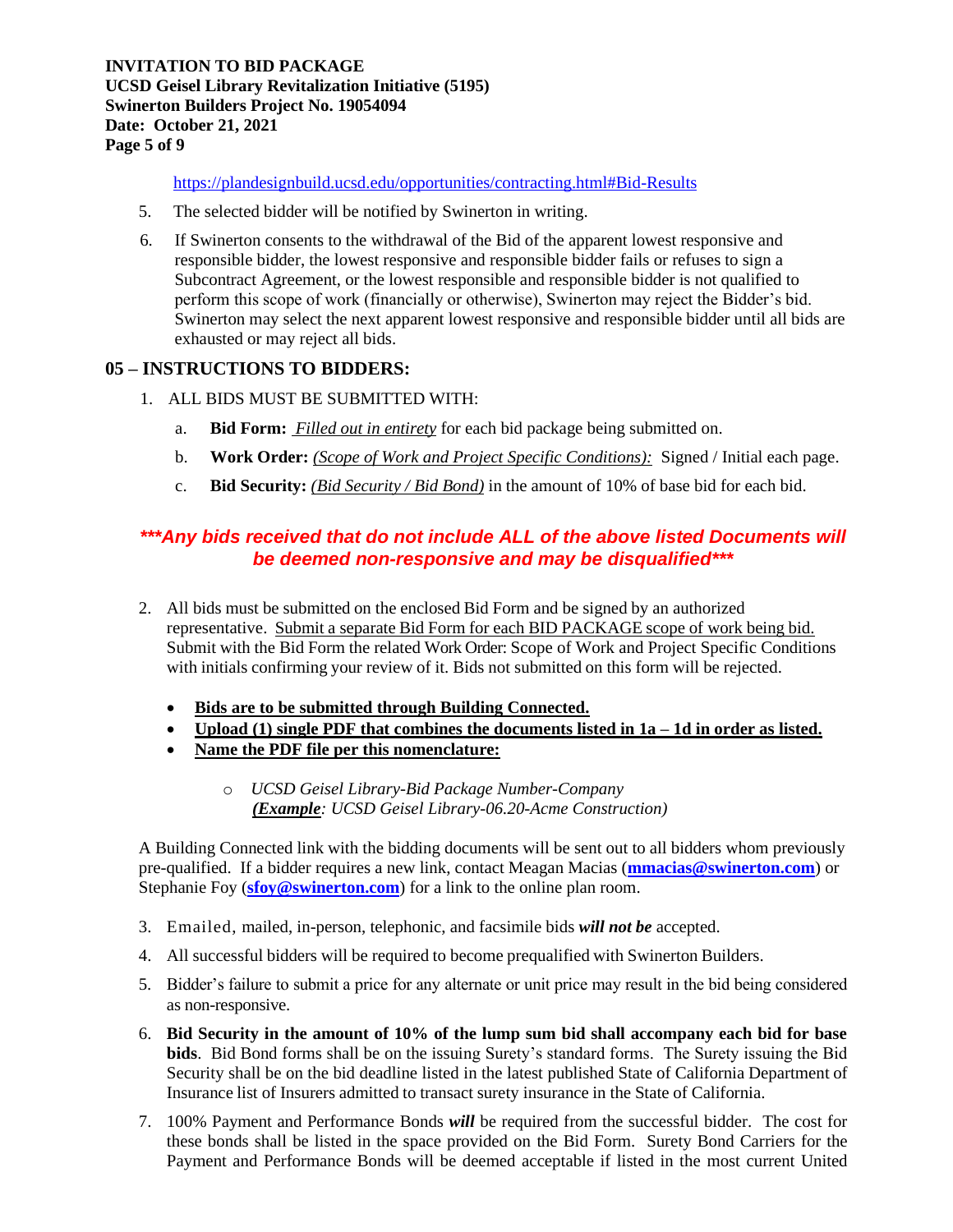States Department of the Treasury - Federal Register for a treasury limit not less than the amount of the contract.

- 8. The Work Order: **Scope of Work and Project Specific Conditions** included in the Invitation to Bid package is not intended to limit the requirements of the project plans and specifications. The Scope of Work and Project Specific Conditions are intended as clarification and assignment of the scopes of work shown in the project plans and specifications. In all cases the most stringent requirement of all documents shall apply. Should a bidder find discrepancies in or omissions from the drawings or documents that would result in an incomplete scope of work or should they be in doubt as to their meaning, they shall obtain clarification from the Contractor's authorized representative before submission of his proposal.
- 9. All bids must be per the plans and specifications and these bid instructions without substitution. Bids submitted that are not per plans and specifications and these bid instructions will be disqualified. Listing **exclusions or modifying** to those noted in Scope of Work and Project Specific Conditions or modifying the Bid Form may be cause for disqualification.
- 10. Bidders are encouraged to secure a full set of such documents and review them, since *ALL* documents will be included in the Subcontract Agreement. Bidders may make prints and copies at their expense. Should a Bidder find discrepancies in or omissions from the drawings or documents that would result in an incomplete scope of work or should they be in doubt as to their meaning, they shall obtain clarification from Swinerton Builders' authorized representative before submission of his proposal. Submit all questions, including specific drawing and bid document references, during the bidding period in writing to.

|         | <b>Mark Gagne</b>    | and | <b>Stephanie Foy</b> |
|---------|----------------------|-----|----------------------|
|         | Project Manager      |     | Lead Estimator       |
| E-mail: | mgagne@swinerton.com |     | sfoy@swinerton.com   |
| Mobile: | $(619)$ 204-2187     |     | $(415)$ 720-1703     |
| Fax:    | $(858) 622 - 4044$   |     | $(858) 622 - 4044$   |

- 11. **Time is of the essence for this project. By submitting a bid, the Bidder acknowledges that they can perform the work in accordance with the Project Schedule.**
- 12. All subcontractors are contractually required to collect and dispose off-site all debris no matter how incidental related to their work on a daily basis.
- 13. This project intends to utilize Textura for all applications for payment and supporting documents. *No other form of payment request will be accepted.*
- 14. Prior to the Bid Deadline, a submitted Bid may be modified or withdrawn by notice in writing to Swinerton Builders. Such written notice shall be received before the Bid Deadline and shall be signed. If a Bid is being modified, a new bid PDF, encompassing the documents listed in lines 1 and 2 above shall be uploaded to Building Connected. The PDF file shall be labeled per the below:
	- o *UCSD Geisel Library-Bid Package Number-CompanyR1 (***Example**: UCSD Geisel Library-06.20-Acme ConstructionR1)
- 15. Bid may not be modified, withdrawn, or canceled within 60 days after the Bid Deadline.
- 16. No obligation shall be incurred by the Owner or Swinerton Builders to any Bidder by reason of the issuance of these instructions, by any notification relating to their bid, or by any act other than the execution by Swinerton Builders and the Bidder of a written Subcontract Agreement.
- 17. There will be no subcontractor change orders other than those initiated by the Owner for design changes.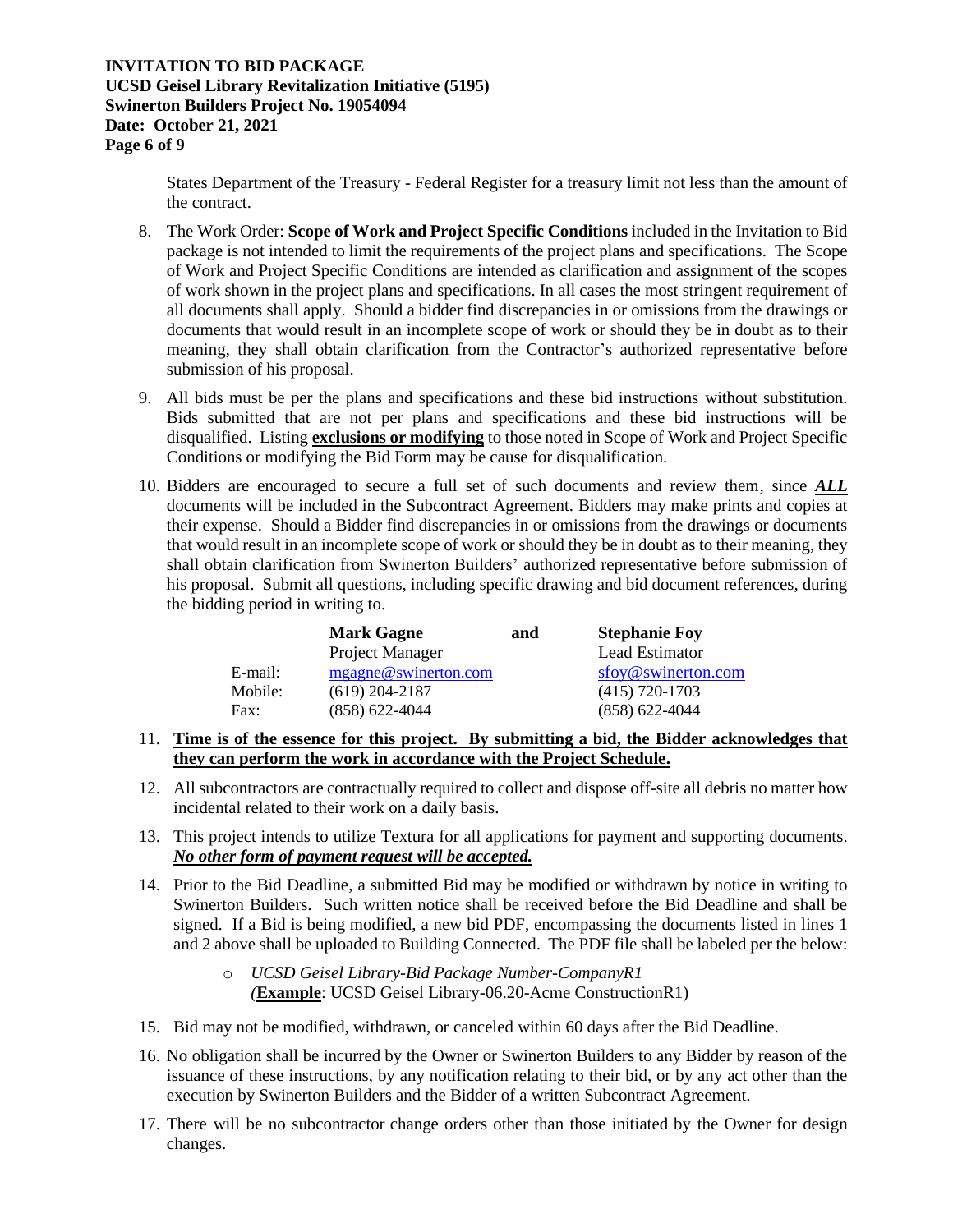### **06 - BID PROTEST & RESOLUTION:**

- 1. Bid Protest
	- A. For purposes of a bid protest, the address of University's Facility office is:

#### **University of California, San Diego 10280 N. Torrey Pines Road La Jolla, CA 92037-0916**

- B. In addition to notification to the University Facility office, the following individuals must be notified via email:
	- i. Kari Sarmiento UCSD Capital Program Management, Contract Administrator [kjsarmiento@ucsd.edu](mailto:kjsarmiento@ucsd.edu)
	- ii. Mark Gagne Swinerton Builders, Project Manager [Mgagne@swinerton.com](mailto:Mgagne@swinerton.com)
- C. Any Bidder, person, or entity may file a Bid protest. The protest must state the specific reasons and facts upon which the protest is based and shall be filed in writing with the Facility office issuing the bidding documents, not later than 5:00 pm on the 3rd business day after:
	- i. if the Bid Form does not contain any Alternate(s), the date of the Bid opening;
	- ii. if the Bid Form contains any Alternate(s), the date of posting in a public place of Bid results.
- D. If a Bid is rejected by Swinerton and such rejection is not in response to a Bid protest, any Bidder, person or entity may dispute that rejection by filing a Bid protest (limited to the rejection) in writing and received by the Facility not later than 5:00 pm on the 3rd business day following the rejected Bidder's receipt of the notice of rejection.
- E. For the purpose of computing any time period in this Section, the date of receipt of any notice shall be the date on which the intended recipient of such notice actually received it. Delivery of any notice may be by any means, with verbal or written confirmation of receipt by the intended recipient.
- 2. Bid Protest Resolution
	- A. Facility will investigate the basis for the Bid protest and analyze the facts. Facility will notify Bidder whose Bid is the subject of the Bid protest of evidence presented in the Bid protest and evidence found as a result of the investigation, and, if deemed appropriate, afford Bidder an opportunity to rebut such evidence, and permit Bidder to present evidence that it should be allowed to perform the Work. If deemed appropriate by Facility, an informal hearing will be held. Facility will issue a written decision within 15 days following receipt of the Bid protest, unless factors beyond Facility's reasonable control prevent such a resolution, in which event such decision will be issued as expeditiously as circumstances reasonably permit. The decision will state the reasons for the action taken by Facility. A written copy of the decision will be furnished to the protestor, the Bidder whose Bid is the subject of the Bid protest, and all Bidders affected by the decision. As used in this Section, a Bidder is affected by the decision on a Bid protest if a decision on the protest could have resulted in the Bidder not being the lowest responsible and responsive Bidder for the Contract. A written copy of the Facility's decision must be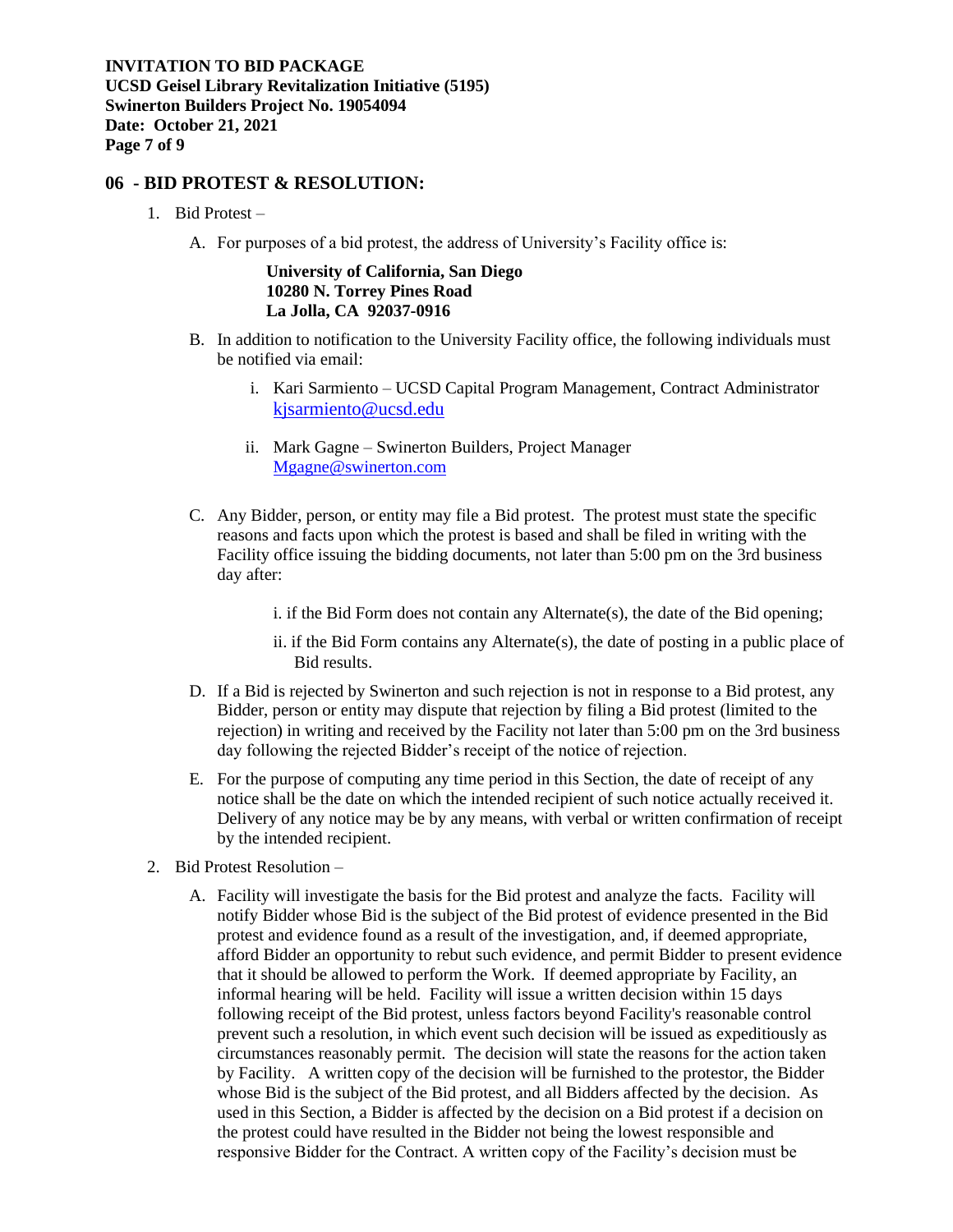received by the protester, the Bidder whose Bid is the subject of the Bid protest, and all Bidders affected by the decision no later than 3 business days prior to award of the contract.

- B. Notwithstanding the provisions of Section 5.2.A , at the election of Facility, a Bid protest may be referred directly to University's Construction Review Board without prior investigation and review by Facility. The Chair of the Construction Review Board will either decide the Bid protest or appoint a Hearing Officer. If a Hearing Officer is appointed, the Hearing Officer will review the Bid protest in accordance with the provisions of Section 5.2.E.
- C. Bidder whose Bid is the subject of the protest, all Bidders affected by the Facility's decision on the protest, and the protestor have the right to appeal to the Construction Review Board if not satisfied with Facility's decision. The appeal must be in writing and shall specify the decision being appealed and all the facts and circumstances relied upon in support of the appeal. A copy of the appeal must be received by the Chair, Construction Review Board, no later than 5:00 pm on the  $3<sup>rd</sup>$  business day following appellant's receipt of the written decision of Facility, at the following address:

Chair, Construction Review Board University of California Office of the President 1111 Franklin Street,  $6<sup>th</sup>$  Floor Oakland, CA 94607-5200 Attention: Director, Construction Services **And, by email to:**

[constructionreviewboard@ucop.edu](mailto:constructionreviewboard@ucop.edu)

- D. A copy of the appeal shall be sent to all parties involved in the Bid protest and to Facility and to the CM/Contractor, to the same address and in the same manner as the original protest. An appeal received after 5:00 pm is considered received as of the next business day. If the final date for receipt of an appeal falls on a Saturday, Sunday, or University holiday, the appeal will be considered timely only if received by 5:00 pm on the following business day. The burden of proving timely receipt of the appeal is on the appealing party.
- E. The Chair of the Construction Review Board will review the Facility's decision and the appeal, and issue a written decision, or if appropriate, appoint a Hearing Officer to conduct a hearing and issue a written decision. If a hearing is held, the hearing shall be held not later than the 10th day following the appointment of the Hearing Officer unless the Hearing Officer for good cause determines otherwise. The written decision of the Chair or Hearing Officer will state the basis of the decision, and the decision will be final and not subject to any further appeal to University. The Chair or Hearing Officer may consult with the University's Office of the General Counsel on the decision as to legal form. The University will complete its internal Bid protest procedures before award of the Contract.

### **07 - LABOR RATES:**

### 1. **ALL CONTRACTORS AND SUBCONTRACTORS MUST BE REGISTERED WITH THE DEPARTMENT OF INDUSTRIAL RELATIONS (DIR) AT BID TIME.**

Go t[o http://www.dir.ca.gov/public-works/publicworks.html](http://www.dir.ca.gov/public-works/publicworks.html) for more information and to register.

2. No contractor or subcontractor, regardless of tier, may be listed on a Bid for, or engage in the performance of, any portion of this project, unless registered with the Department of Industrial Relations pursuant to Labor Code section 1725.5 and 1771.1.